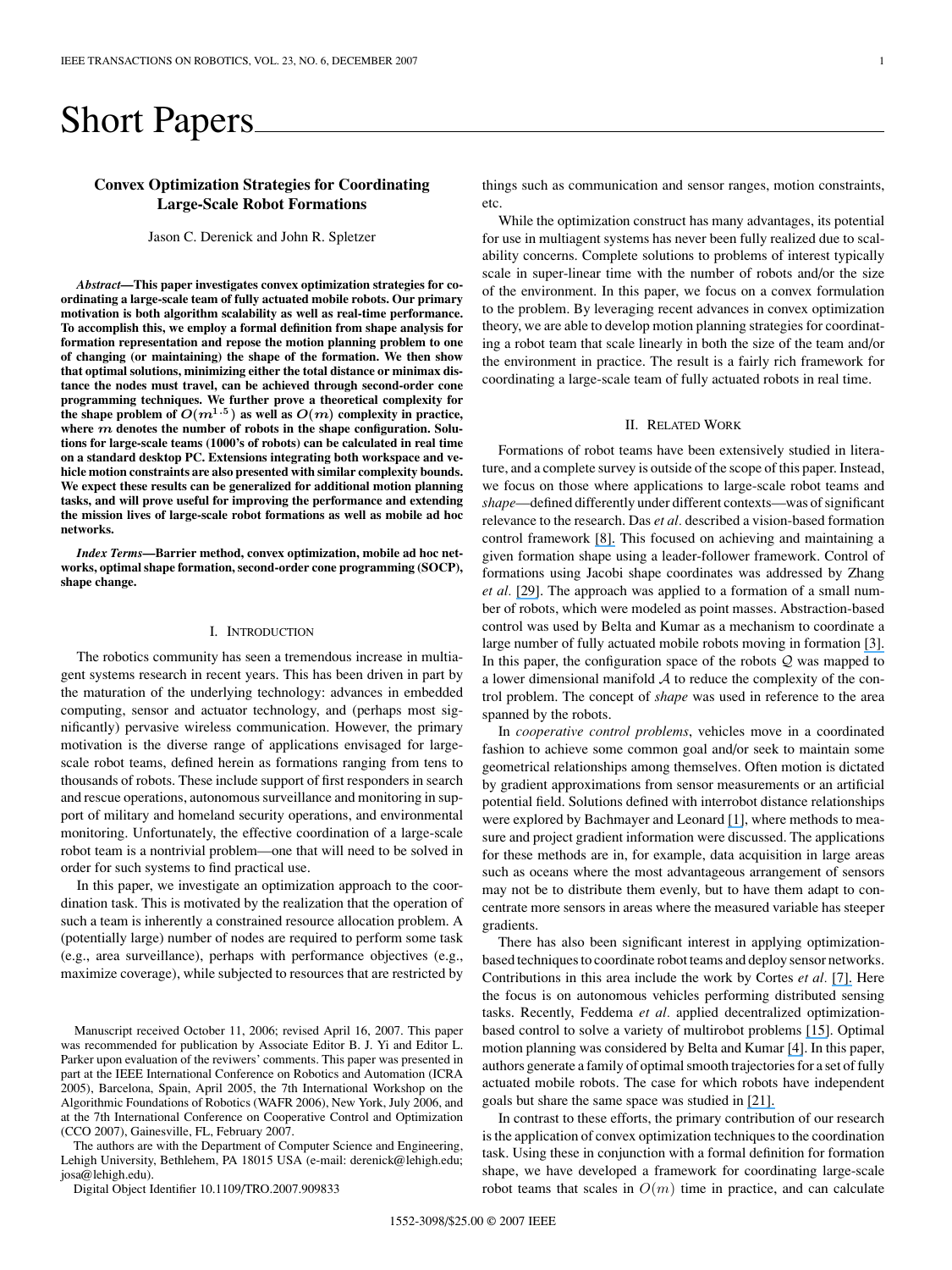optimal formation shape changes in real time for teams with thousands of nodes. With this complexity result, we expect our research will also have applications to sensor networks. There has been significant research in this area relating to node assignment, to include the work of Heo *et al.* [\[16\]](https://www.researchgate.net/publication/3412403_Energy-Efficient_Deployment_of_Intelligent_Mobile_Sensor_Networks?el=1_x_8&enrichId=rgreq-c46dbc87-750c-42bd-8b85-a3328d00305c&enrichSource=Y292ZXJQYWdlOzM0NTA1MjQ7QVM6MjE1NzU3Mzg1NDA4NTE4QDE0Mjg0NTE5Nzc5MTE=) and Howard *et al.* [\[17\]](https://www.researchgate.net/publication/225949269_An_Incremental_Self-Deployment_Algorithm_for_Mobile_Sensor_Networks?el=1_x_8&enrichId=rgreq-c46dbc87-750c-42bd-8b85-a3328d00305c&enrichSource=Y292ZXJQYWdlOzM0NTA1MjQ7QVM6MjE1NzU3Mzg1NDA4NTE4QDE0Mjg0NTE5Nzc5MTE=) for network deployment.

Our research can be thought of as the converse to the assignment problem [\[20\],](https://www.researchgate.net/publication/221996415_The_Hungarian_Method_for_The_Assignment_Problem?el=1_x_8&enrichId=rgreq-c46dbc87-750c-42bd-8b85-a3328d00305c&enrichSource=Y292ZXJQYWdlOzM0NTA1MjQ7QVM6MjE1NzU3Mzg1NDA4NTE4QDE0Mjg0NTE5Nzc5MTE=) where the final pose of the formation is known *a priori*, and the goal is to find an optimal assignment of nodes to objective positions. In contrast, we determine the optimal pose corresponding to the objective formation shape where assignments remain fixed across shape transitions.

### III. BACKGROUND AND PROBLEM FORMULATION

In its general form, a constrained optimization problem can be written as

$$
\min_{x \in \Phi} f(x)
$$
  

$$
\Phi = \{x : h_i(x) \le 0, \forall i \in \mathcal{I}; \ g_i(x) = 0, \forall i \in \mathcal{E}\}
$$
 (1)

where  $\mathcal I$  and  $\mathcal E$ , respectively, denote finite index sets corresponding to inequality and equality constraints,  $x \in \mathbb{R}^n$  represents the decision variables,  $f : \mathbb{R}^n \to \mathbb{R}$  is the objective function corresponding to the quantity(ies) we wish to optimize,  $h_i : \mathbb{R}^n \to \mathbb{R} \ \forall \ i \in \mathcal{I}$  denotes inequality constraint functions, and  $g_i : \mathbb{R}^n \to \mathbb{R} \ \forall \ i \in \mathcal{E}$  is the equality constraint functions. Both the inequality and equality constraints serve to limit the set of feasible values for  $x$ . In the context of motion planning,  $x$  would typically correspond to the concatenated position variables of the robot team. The inequality constraints  $h_i$  might be used to define vehicle kinematic constraints or workspace boundaries, while the equality constraints  $q_i$  might be used to specify the desired position for each robot with respect to a world coordinate frame  $W$  or relative to another robot.

For general constrained optimization problems, real-time solutions can typically be computed for only a small number of nodes—and often without guarantees of optimality. This makes the approach unattractive for large-scale formations. As such, we instead focus on the special class of problems where (1) is *convex*—i.e., the equations  $f, h_i$  are convex and  $g_i$  are affine [5]. We then apply convex optimization techniques to a range of motion planning tasks for fully actuated mobile robots, i.e., where

$$
\dot{x} = u \quad x \in \mathcal{C} \quad u \in \mathcal{U} \tag{2}
$$

and where C is assumed convex, and  $\mathcal{U} \subseteq \mathbb{R}^2$  can be defined through a finite number of convex constraints. A fundamental property of convex problems is that local minima are *global* minima. As a consequence, solutions are globally optimal and can be obtained using algorithms with super-linear convergence properties. While the convexity assumptions are not insignificant, we will show that they still support a relatively rich framework for coordinating fully actuated robots. Extensions to nonconvex polygonal workspaces are also discussed in Section VIII.

To efficiently coordinate the robot team, we require a concise mathematical representation for the formation. For example, abstractionbased control approaches use low-dimensional representations such as bounding boxes or first/second-order statistics of the robot positions [\[3\].](https://www.researchgate.net/publication/3450105_Abstraction_and_control_for_groups_of_robots_Trans_IEEE_Robotics?el=1_x_8&enrichId=rgreq-c46dbc87-750c-42bd-8b85-a3328d00305c&enrichSource=Y292ZXJQYWdlOzM0NTA1MjQ7QVM6MjE1NzU3Mzg1NDA4NTE4QDE0Mjg0NTE5Nzc5MTE=) Instead, we employ *shape* for our formation representation. Shape has different meanings in different contexts. We use the definition from shape analysis [\[14\].](https://www.researchgate.net/publication/247644994_Statistical_shape_analysis_in_archaeology?el=1_x_8&enrichId=rgreq-c46dbc87-750c-42bd-8b85-a3328d00305c&enrichSource=Y292ZXJQYWdlOzM0NTA1MjQ7QVM6MjE1NzU3Mzg1NDA4NTE4QDE0Mjg0NTE5Nzc5MTE=)

*Definition 3.1:* The shape of a formation is the geometrical information that remains when location, scale, and rotational effects are removed.

Consider a formation of  $m \geq 2$  robots in a Euclidean space  $\mathbb{R}^k$ ,  $k \in \{2, 3\}$ . Let  $s_i \in \mathbb{R}^k$  denote the position of the *i*th robot relative to some local frame  $\mathcal F$ . Without loss of generality, let  $s_1$  correspond to the origin  $O_{\mathcal{F}}$ . We denote the formation by the  $m \times k$  matrix

$$
S = (s_1, \dots, s_m)^T
$$
 (3)

which is the concatenated coordinates of our  $m$  robots in  $\mathcal{F}$ . We can then define the shape of  $S$  as the equivalence class of the full set of similarity transformations of the formation

$$
[S] = \{\alpha SR + 1_m d^T : \alpha \in \mathbb{R}_+, R \in SO(k), d \in \mathbb{R}^k\}
$$
 (4)

where  $\alpha \in \mathbb{R}_+$  is the scale,  $R \in SO(k)$  is a rotation matrix,  $1_m$  is the *m*-dimensional vector of 1's, and  $d \in \mathbb{R}^k$  is the translation vector. Adopting standard convention, we let  $Y \sim S$  denote an equivalence relation between Y and S (i.e.,  $Y \sim S \Leftrightarrow Y \in [S]$ ).

Shape provides a natural, higher level representation for describing formation pose. As such, we repose the motion planning problem to one of changing to (or maintaining) a given shape subject to workspace, velocity constraints, etc. We show that optimal shape changes—which minimize the distance the nodes must travel—can be achieved through second-order cone programming (SOCP) techniques.

Let the  $m \times k$  matrix  $P = (p_1, \ldots, p_m)^T$  denote the concatenated coordinates of the current formation pose in some world frame W. Our objective is to obtain a new formation pose  $Q = (q_1, \ldots, q_m)^T$ in  $W$  where  $Q$  has the same shape as  $S$  under the equivalence relation defined in (4), and where either the maximum distance between the respective positions in  $P$  and  $Q$  are minimized, or where the sum of the distances is minimized. We can formulate this as the following optimization problem.

*Problem 3.2:* Given an initial formation pose  $P \subset W$  and a formation shape icon  $S \subset \mathcal{F}, P \not\sim S$ , obtain a new formation pose  $Q \subset \mathcal{W}$ ,  $Q \sim S$  and where

1) 
$$
\max_{i=1,\dots,m} \|q_i - p_i\|_2
$$
 is minimized or;

2)  $\sum_{i=1}^{m} ||q_i - p_i||_2$  is minimized.

## IV. OPTIMAL SHAPE CHANGES VIA SOCP

Consider the case of fully actuated robots on the plane. We can then represent the shape of our icon S as

$$
[S] = \{ \alpha SR + 1_m d^T : \alpha \in \mathbb{R}_+, R \in SO(2), d \in \mathbb{R}^2 \}. \tag{5}
$$

Let  $s_i = (s_i^x, s_i^y)$  and  $q_i = (q_i^x, q_i^y)$  denote Cartesian coordinates in  $\mathcal F$  and  $\mathcal W$ , respectively. Choosing  $d \triangleq q_1$ , (5) then represents a set of nonlinear equality constraints of the form

$$
q_i^x - q_1^x = \alpha \left( s_i^x \cos \theta - s_i^y \sin \theta \right) q_i^y - q_1^y = \alpha \left( s_i^x \sin \theta + s_i^y \cos \theta \right)
$$
,  $i = 2, ..., m$  (6)

where  $\theta$  corresponds to the orientation. Without loss of generality, we can define the formation orientation and scale, respectively, as

$$
\theta = \arctan \frac{q_2^y - q_1^y}{q_2^x - q_1^x}, \qquad \alpha = \frac{\|q_2 - q_1\|_2}{\|s_2\|_2} \tag{7}
$$

where  $s_1 \stackrel{\triangle}{=} O_{\mathcal{F}}$ . Given these assignments, with a little algebra, we can rewrite the constraints in (6) as

$$
||s_2||_2(q_i^x - q_1^x) = (s_i^x, -s_i^y)^T (q_2 - q_1) ||s_2||_2(q_i^y - q_1^y) = (s_i^y, s_i^x)^T (q_2 - q_1) (8)
$$

These  $2(m - 2)$  constraints are now convex (in fact, linear) functions of our state vector  $q = (q_1, \ldots, q_m)^T$ . They are also *necessary and sufficient* for describing the formation shape [19]. Writing these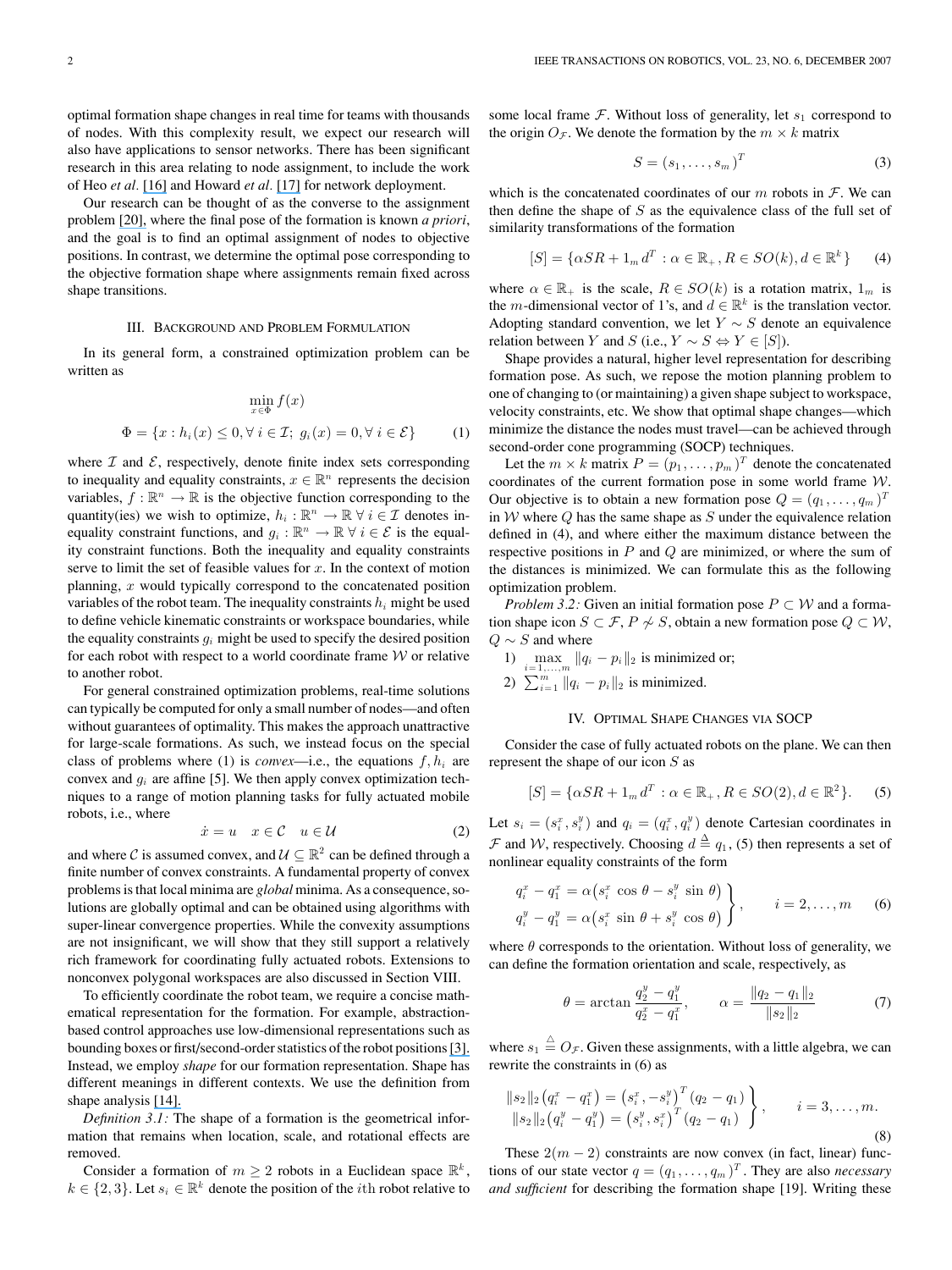

Fig. 1. Initial formation pose for a set of 100 nodes in  $\mathbb{R}^2$  (left). The final formation trajectory/pose that achieves the desired shape while minimizing the total distance that the team must travel (center, right). The optimal values were 107.612 for scale, −22.403◦ for orientation, and (9.059, 71.72)<sup>T</sup> for translation.

constraints in matrix form  $Aq = 0$ , we see a further advantage is that they implicitly define a low-dimensional representation for the formation, as the dimension of the nullspace  $dim(\mathcal{N}(A)) = 4$ . The four free variables correspond to the translation, rotation, and scale of the shape as defined in (5).

The problem of finding the formation pose  $Q$  can now be posed as either of the following constrained optimization problems

$$
\min_{q} \max_{i=1,...,m} \|q_i - p_i\|_2 \qquad \min_{q} \sum_{i=1}^{m} \|q_i - p_i\|_2
$$
\ns.t.

\n
$$
Aq = 0 \qquad \qquad \text{s.t.} \quad Aq = 0 \qquad \qquad \text{(9)}
$$

where the former corresponds to our *minimax* distance metric defined in Problem 3.2.1 and the latter our *total distance* metric.

While both the constraints and objective functions of these problems are convex, the form of the latter does not lend itself to traditional optimization techniques. To remedy this, we augment the state vector q with an auxiliary variable  $t_1$  for our minimax metric, and with m auxiliary variables  $t = (t_1, \ldots, t_m)^T$  for our total distance metric. The problems in (9) can thus be restated

$$
\min_{\substack{q, t_1 \\ \text{s.t.}}} t_1 \min_{\substack{y_i \le t_1, i = 1, ..., m \\ Aq = 0}} \frac{\min_{q, t} 1_m^T t}{\text{s.t.}} \min_{\substack{y_i \le t_i, i = 1, ..., m \\ Aq = 0}} t_1
$$
\n(10)

where  $y_i \triangleq ||q_i - p_i||_2$ .

Both forms are equivalent. However, the objectives in (10) are now twice differentiable. We have also introduced m convex second-order conic constraints. These problems are now second-order cone programs, and they can be solved efficiently using modern interior point algorithms [\[22\].](https://www.researchgate.net/publication/222480034_Applications_of_Second-Order_Cone_Programming?el=1_x_8&enrichId=rgreq-c46dbc87-750c-42bd-8b85-a3328d00305c&enrichSource=Y292ZXJQYWdlOzM0NTA1MjQ7QVM6MjE1NzU3Mzg1NDA4NTE4QDE0Mjg0NTE5Nzc5MTE=)

#### *A. Regulating Shape Parameters*

Through the use of additional linear and second-order cone constraints, we can regulate the rotation, translation, and scale of the formation shape. Constraining the minimum and maximum orientation  $(\theta_{\min}, \theta_{\max})$  can be accomplished through a pair of linear constraints

$$
(q_2 - q_1)^T \left(-\sin \theta_{\text{max}}, \cos \theta_{\text{max}}\right) \le 0
$$
  

$$
(q_2 - q_1)^T \left(\sin \theta_{\text{min}}, \cos \theta_{\text{min}}\right) \le 0.
$$
 (11)

Constraining the translation and the maximum scale of the formation can be respectively done using second-order cone constraints

$$
||q_1 - p_1||_2 \le t_{\max}, \qquad ||q_2 - q_1||_2 \le \alpha_{\max}. \tag{12}
$$

Note, however, that constraints of the form

$$
||q_2 - q_1||_2 \ge \alpha_{\min}, \qquad ||q_2 - q_1||_2 = \alpha \tag{13}
$$

are *not* convex. If regulating the minimum scale is required, we have developed an efficient approximation method based upon our results for fixed orientations in  $\mathbb{R}^2$  and  $\mathbb{R}^3$ . The interested reader is referred to [\[27\]](https://www.researchgate.net/publication/4209998_Optimal_Positioning_Strategies_for_Shape_Changes_in_Robot_Teams?el=1_x_8&enrichId=rgreq-c46dbc87-750c-42bd-8b85-a3328d00305c&enrichSource=Y292ZXJQYWdlOzM0NTA1MjQ7QVM6MjE1NzU3Mzg1NDA4NTE4QDE0Mjg0NTE5Nzc5MTE=) for further details.

## *B. Simulation Results*

Fig. 1 shows a simulation trial demonstrating the process. In this example, 100 nodes were tasked with transitioning to a new shape while minimizing the total distance traveled. While deliberately contrived, this example demonstrates the efficacy of our approach. The formation is able to optimally transit from an arbitrary shape to a very specific shape. This would typically be the case when a formation of robots was initially deployed. In this example, none of the shape parameters (i.e., translation, rotation, or scale) were regulated.

# V. ON COMPLEXITY

To be suitable for use in large-scale formations, the shape problem needs to feature low computational complexity as well as be solvable in real time. In this section, we show that it can be solved in only  $O(m^{1.5})$  basic operations. To this end, we employ a simple logarithmic barrier approach [5]. For the sake of brevity, the results presented here are specific to the *minimax* distance problem. However, we have obtained similar results for the *total distance* problem variation as well [\[11\]](https://www.researchgate.net/publication/228821721_Optimal_Shape_Changes_for_Robot_Teams?el=1_x_8&enrichId=rgreq-c46dbc87-750c-42bd-8b85-a3328d00305c&enrichSource=Y292ZXJQYWdlOzM0NTA1MjQ7QVM6MjE1NzU3Mzg1NDA4NTE4QDE0Mjg0NTE5Nzc5MTE=). This includes both the regulated and unregulated shape problem formulations.

## *A. Reformulating the Shape Problem*

The original *minimax* shape planning problem can be restated in a relaxed form suitable for solving via the barrier approach. Conversion requires augmenting the objective function given in (10) with log-barrier terms corresponding to the problem's conic constraints as follows

$$
\min_{q,t_1} \qquad \tau_k t_1 - \sum_{i=1}^m \log \left( t_1^2 - (q_i - p_i)^T (q_i - p_i) \right) \tag{14}
$$
\ns.t.

\n
$$
Aq = 0
$$

where  $\tau_k$  is the inverse log-barrier scaler for the kth iteration. Essentially, solving our SOCPs reduces to solving a sequence of convex optimization problems of this form, where after each iteration  $\tau_{k+1}$  is chosen such that  $\tau_{k+1} = \mu^k \tau_k$  with  $\mu \in \mathbb{R}, \mu > 1$  being an algorithmic constant.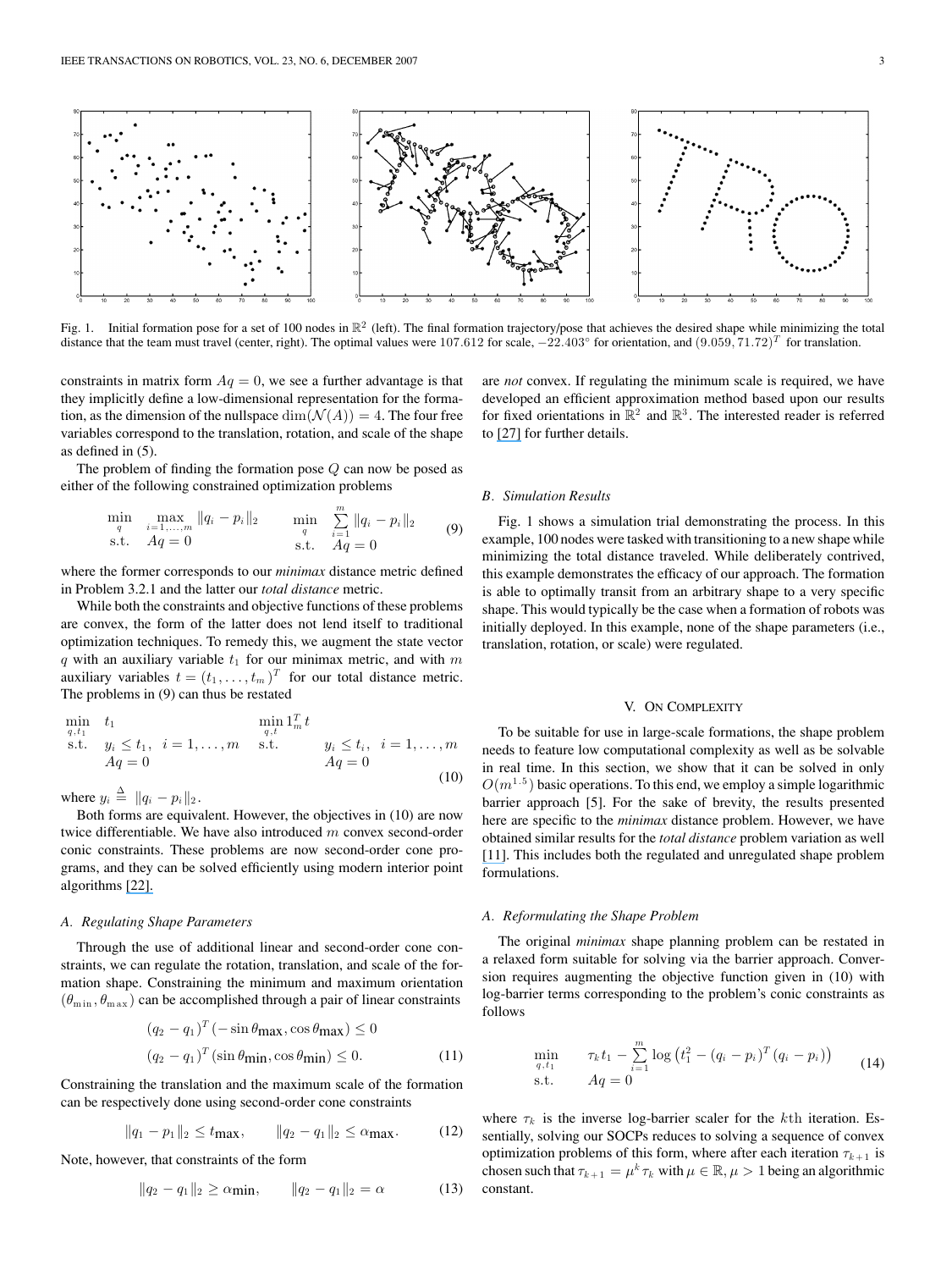

Fig. 2. Nominal Newton KKT system sparsity structure for the *minimax* motion planning problem in SE(2) (left). Augmented Newton KKT system sparsity structure (center). The banded system with lower and upper bandwidths of 8 (right). This system is now solvable in  $O(m)$  time.

#### *B. Banding the Newton KKT System*

During each iteration of the log-barrier approach, we aim to minimize the second-order Taylor approximation of our objective as a function of the Newton step  $\delta x$  subject to  $A \, \delta x = 0$ . As a result, obtaining  $\delta x$  is equivalent to analytically solving the Karush–Kuhn–Tucker (KKT) conditions associated with this equality-constrained subproblem [5]. In other words, we must solve the following linear system of equations [5]:

$$
\begin{pmatrix} H & A^T \\ A & 0 \end{pmatrix} \begin{pmatrix} \delta x \\ w \end{pmatrix} = \begin{pmatrix} -g \\ 0 \end{pmatrix}
$$
 (15)

where  $H$  and  $g$ , respectively, denote the evaluated Hessian and gradient of the objective function given in (14) at  $x, w$  is the corresponding dual variable for  $\delta x$ , and A is as previously defined. Solving (15) is the bottleneck of the algorithm. However, we will show that it can be solved in linear time by reposing (14).

Noting that the coefficient matrix of (15) is symmetric indefinite, we employ Gaussian elimination with nonsymmetric partial pivoting. The performance of this technique suffers significantly when the linear system in question features dense rows and/or columns due to fill-in [\[26\]](https://www.researchgate.net/publication/230649887_Iterative_Methods_for_Sparse_Linear_Systems?el=1_x_8&enrichId=rgreq-c46dbc87-750c-42bd-8b85-a3328d00305c&enrichSource=Y292ZXJQYWdlOzM0NTA1MjQ7QVM6MjE1NzU3Mzg1NDA4NTE4QDE0Mjg0NTE5Nzc5MTE=). In particular, the algorithm would yield a worst case performance of  $O(m^3)$  when solving (15) for the problem formulation given in (14). Such a workload is highly impractical when considering large-scale configurations that feature 1000's of decision variables. To address this issue, we instead employ an auxiliary formulation of (14) that facilitates transforming the Newton KKT system into a monobanded form

$$
\min_{q,t} \quad \frac{\tau_k}{m} \sum_{i=1}^m t_i - \sum_{i=1}^m \log \left( t_i^2 - (q_i - p_i)^T (q_i - p_i) \right)
$$
\n
$$
\text{s.t.} \quad ||s_2||_2 \left( q_i^r - d_j^x \right) = \left( s_i^r, -s_i^y \right)^T (d_{j+1} - d_j)
$$
\n
$$
||s_2||_2 \left( q_i^y - d_j^y \right) = \left( s_i^y, s_i^x \right)^T (d_{j+1} - d_j)
$$
\n
$$
t_{i+1} = t_i, \qquad i = 1, \dots, m-1
$$
\n
$$
d_{2i+1} = d_{2i-1}, \qquad i = 1, \dots, m-3
$$
\n
$$
d_2(i+1) = d_{2i}, \qquad i = 1, \dots, m-3
$$
\n
$$
d_i = q_i, i \in \{1, 2\}
$$
\n(16)

for  $l = 3, ..., m$  and where  $j = 2(i - 3) + 1$ .

Notice that the objective has changed; however, we see that both forms are equivalent since

$$
\frac{\tau_k}{m} \sum_{i=1}^m t_i = \frac{\tau_k}{m} \sum_{i=1}^m t_i = \left(\frac{\tau_k}{m}\right) m t_1 = \tau_k t_1 \tag{17}
$$

where the first equality holds due to the constraints placed on  $t_i$ .

*1) Banding the Linear System:* Given this augmented formulation, our claim is that the system can be made monobanded. To show this, we begin by defining the initial solution vector ordering for (15) as it corresponds to problem (16) as follows:

$$
\left(\delta\eta_1^T, \delta\eta_2^T, \delta\kappa_1^T, \dots, \delta\kappa_{(m-2)}^T, \mu^T\right)^T
$$

$$
\delta\eta_i = \left(\frac{\delta q_i}{\delta t_i}\right), \quad \delta\kappa_i = \left(\frac{\delta d_{2(i-1)+1}}{\delta d_{2(i-1)+2}}\right), \quad \mu = \left(\begin{array}{c} w_1 \\ \vdots \\ w_{7m-13} \end{array}\right)
$$
(18)

where the  $\delta$  variables correspond to the primal Newton step components associated with each of the system variables, and  $w_i$  denotes the dual variable associated with the j<sup>th</sup> constraint.

In order to yield the monobanded form, we begin by stating the constraint/row permutation for A that yields the tribanded system appearing in Fig. 2 (center). We assume that  $A$  is already arbitrarily constructed with random row and column permutations. For the sake of clarity, we group constraints by associating them with the respective nodes that introduce them into the system. In doing so, we employ a slight abuse of notation by allowing  $q_i$  to also denote the *i*th robot in the configuration. That stated, we now define the constraints associated with  $q_1$  and  $q_2$  as

$$
\varrho_1 \stackrel{\Delta}{=} q_1^x = d_1^x
$$
\n
$$
\varrho_2 \stackrel{\Delta}{=} q_1^y = d_1^y
$$
\n
$$
\varrho_3 \stackrel{\Delta}{=} t_1 = t_2
$$
\n
$$
\varrho_4 \stackrel{\Delta}{=} q_2^x = d_2^x
$$
\n
$$
\varrho_5 \stackrel{\Delta}{=} q_2^y = d_2^y.
$$
\n(19)

Similarly, for  $3 \le i \le (m-1)$ , we define the constraints associated with  $q_i$  as

$$
\varphi_{i_1} \triangleq ||s_2||_2 (q_i^x - d_j^x) = (s_i^x, -s_i^y)^T (d_{j+1} - d_j)
$$
  
\n
$$
\varphi_{i_2} \triangleq ||s_2||_2 (q_i^y - d_j^y) = (s_i^y, s_i^x)^T (d_{j+1} - d_j)
$$
  
\n
$$
\varphi_{i_3} \triangleq t_i = t_{i-1}
$$
  
\n
$$
\varphi_{i_4} \triangleq d_{j+2}^x = d_j^x
$$
  
\n
$$
\varphi_{i_5} \triangleq d_{j+2}^y = d_j^y
$$
  
\n
$$
\varphi_{i_6} \triangleq d_{j+3}^x = d_{j+1}^x
$$
  
\n
$$
\varphi_{i_7} \triangleq d_{j+3}^y = d_{j+1}^y
$$
\n(20)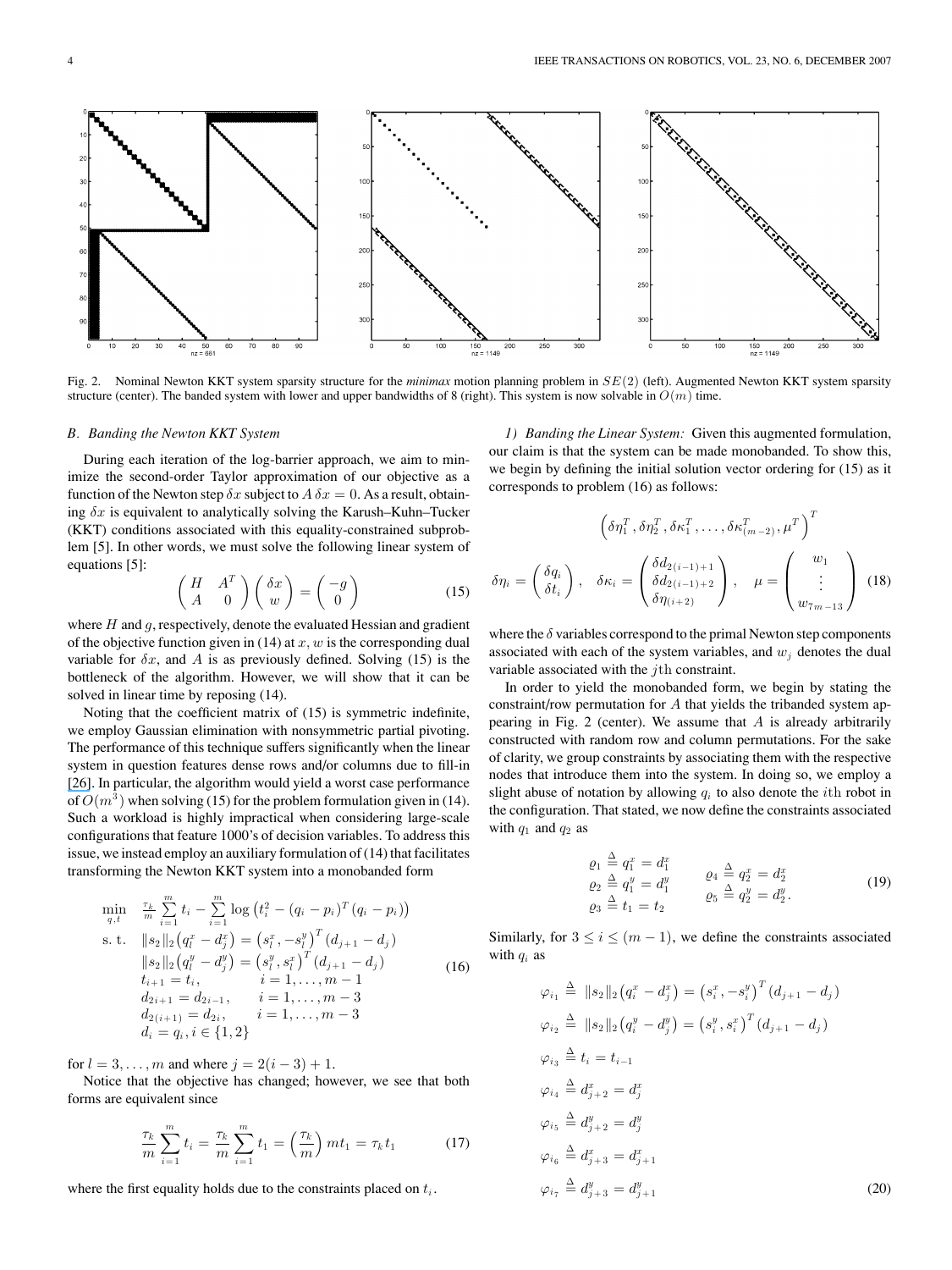where  $j$  is as defined previously.

With  $q_m$ , we associate the remaining three constraints

$$
\varphi_{m_1} \stackrel{\Delta}{=} \|s_2\|_2 (q_m^x - d_j^x) = (s_m^x, -s_m^y)^T (d_{j+1} - d_j)
$$
  
\n
$$
\varphi_{m_2} \stackrel{\Delta}{=} \|s_2\|_2 (q_m^y - d_j^y) = (s_m^y, s_m^x)^T (d_{j+1} - d_j)
$$
  
\n
$$
\varphi_{m_3} \stackrel{\Delta}{=} t_m = t_{m-1}
$$
\n(21)

where j is as previously stated with  $i = m$ .

Again employing a slight abuse of notation, we let each  $\varphi_{i}$  denote the initial row index of its associated constraint. As such, we provide the following row permutation for A. This ordering yields the tribanded form appearing in Fig. 2 (center)

$$
\vartheta = \begin{pmatrix} \vartheta^T, \varkappa_1^T, \dots, \varkappa_{(m-1)}^T, \varsigma^T \end{pmatrix}^T
$$

$$
\vartheta = \begin{pmatrix} \varrho_1 \\ \varrho_2 \\ \vdots \\ \varrho_5 \end{pmatrix}, \quad \varkappa_i = \begin{pmatrix} \varphi_{(i+2)_1} \\ \varphi_{(i+2)_2} \\ \vdots \\ \varphi_{(i+2)_7} \end{pmatrix}, \qquad \varsigma = \begin{pmatrix} \varphi_{m_1} \\ \varphi_{m_2} \\ \varphi_{m_3} \end{pmatrix}
$$
(22)

Given this definition of  $A$  as well as (18), the monobanded form of (15) can be constructed. Symmetrically applying the permutation that yields the following solution vector ordering

$$
\left(\lambda^T, \xi_1^T, \ldots, \xi_{(m-3)}^T, \chi^T\right)^T
$$
\n(23)

$$
\lambda = \begin{pmatrix} \delta \eta_1 \\ w_1 \\ \vdots \\ w_5 \\ \delta \eta_2 \end{pmatrix}, \quad \xi_i = \begin{pmatrix} \delta d_{2(i-1)+1} \\ \delta d_{2(i-1)+2} \\ w_{6+7(i-1)} \\ \vdots \\ w_{12+7(i-1)} \\ \delta \eta_{(i+2)} \end{pmatrix}, \qquad \chi = \begin{pmatrix} \delta d_{2m-5} \\ \delta d_{2m-4} \\ w_{7m-14} \\ w_{7m-13} \\ w_{7m-13} \\ \delta \eta_m \end{pmatrix}
$$

produces a monobanded coefficient structure having a total bandwidth of 17.

Fig. 2 illustrates this process of transforming the Newton KKT system. The "augmented" system derived from the permutations given in (18) and (22) is shown in Fig. 2 (center). Taking the coefficient structure of (15) in this form and symmetrically permuting its rows and columns according to (23) yields the monobanded system appearing in Fig. 2 (right). It can now be solved in  $O(m)$  using a band-diagonal lower–upper (LU)-based solver [25].

## *C. Complexity in Practice*

Modern interior-point methods (IPMs) require  $\sqrt{m}$  iterations to converge [22]. However, it is well known that this computational bound is extremely conservative, and that iteration complexity in practice is  $O(1)$  [5]. Consequently, solving the shape problems requires only  $O(m)$  basic operations in practice.

*Simulation Results:* A total of 20 000 instances of the unregulated total distance problem were solved using the Mosek industrial package [24]. Values of  $m$  were considered between 10 and 2000 using a step size of 10. For each configuration size, a total of 100 random problem instances were solved. All problems were solved on standard desktop PC having a 3.0 GHz Pentium 4 processor. From Fig. 3, we see the time complexity scales as  $O(m)$  with  $r^2 = 0.9905$ , where r is the correlation coefficient. *Furthermore, the data indicate that for a team of up to 2000 robots, the problem can be solved in less than 300 ms!*



Fig. 3. Mean CPU time required to solve the unregulated total distance metric shape problem using the Mosek industrial solver. Each point corresponds to the mean for a sample of 100 randomly generated shape SOCPs. The trend is strongly linear with  $r^2 = 0.9905$ .

#### VI. INTEGRATING MOTION CONSTRAINTS

This framework relies upon the convexity of the underlying problem to efficiently solve coordination problems for large formations. As a consequence, motion constraints can also be accommodated so long as they can be expressed similarly. For example, to this point, we have generated objective node positions without consideration for vehicle constraints. However, we could readily accommodate velocity constraints as second-order cone constraints of the form

$$
||q_i - p_i||_2 \le v_i^{\max} \delta t \tag{24}
$$

where  $\delta t$  denotes the time step, and  $v_i^{\max}$  denotes the velocity limits of the ith robot. This would allow less mobile or even fixed (anchor) nodes to be accommodated. Others might be expressed as linear constraints. As an example, a formation wanting to maintain positive velocity in the y-direction could ensure this by specifying a minimum forward distance traveled  $d_{\text{min}}$  for each node as

$$
q_i^y - p_i^y \ge v_i^{\min} \delta t, \qquad i \in \{1, \dots, m\}.
$$
 (25)

In summary, if the constraints can be expressed in terms of some combination of *feasible* linear, second-order cone, or semidefinite constraints, they can be directly integrated into our framework. Furthermore, as with the environmental constraints discussed in Section VII, the motion constraints introduced by the ith node are only a function of its own initial and final positions. As a result, the monobanded structure and complexity results derived in Section V will again be preserved.

*Simulation Results:* A sample simulation showing the same formation shape change with (triangles) and without (circles) motion constraints is presented in Fig. 4. In both the cases, the objective was for the teams to transit from an initial in-line path configuration to a triangular shaped formation. Optimization was over our minimax metric. In the former, the minimum forward distance traveled for each node was constrained as  $q_i^y - p_i^y \ge 0$ ,  $i \in \{1, ..., m\}$ . Scale and orientation were fixed in both cases. In this case, the additional constraints increased the minimax distance for shape formation by 87%.

#### VII. INTEGRATING WORKSPACE CONSTRAINTS

A straightforward extension to regulate the formation shape would be to ensure that the final configuration resides within the bounds of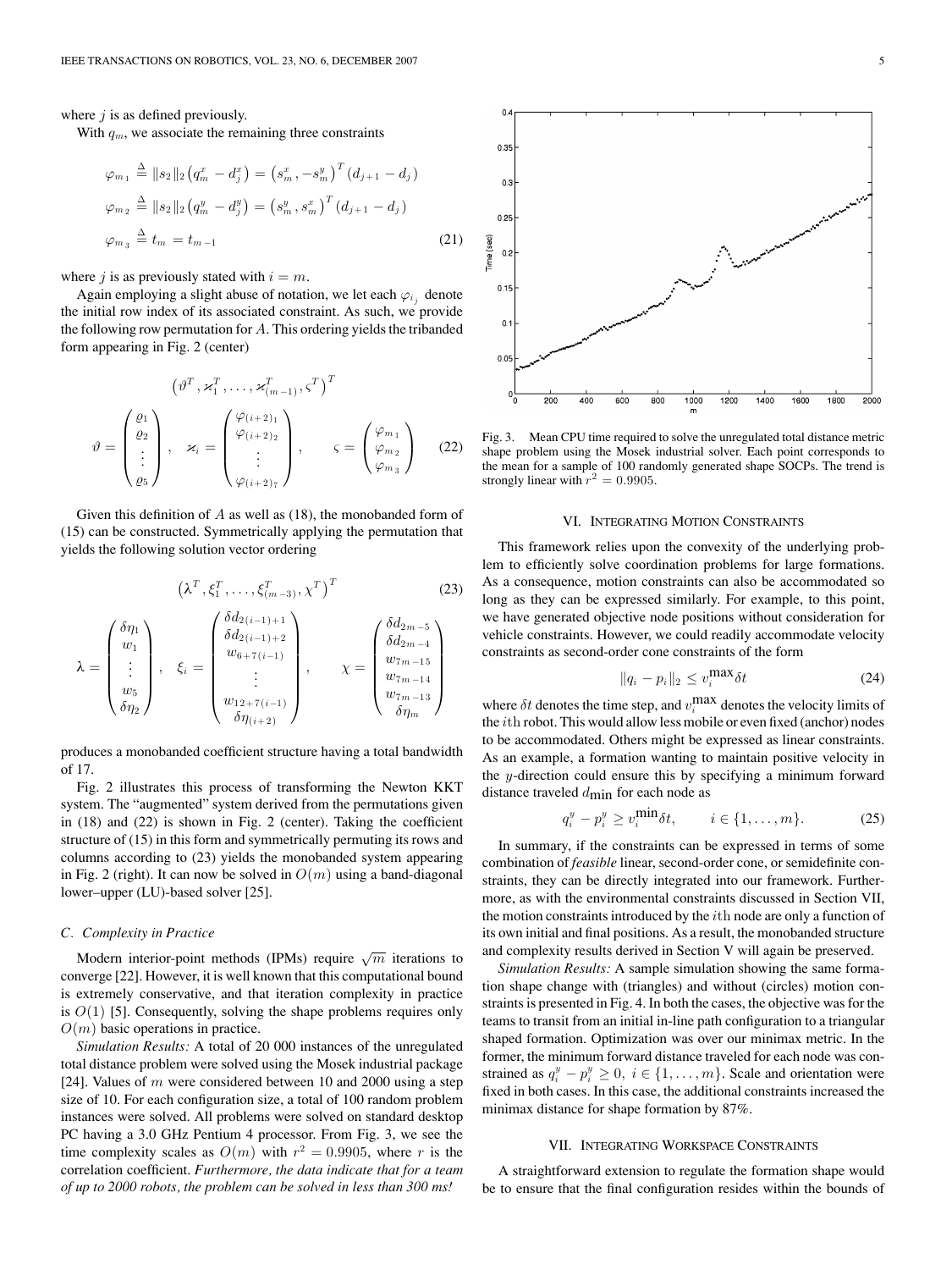

Fig. 4. Shape transitions for two teams of 15 robots, each respectively aligned along an in-line path. (a) In this case, the teams were charged with obtaining a triangular formation while minimizing the minimax distance metric. With no motion constraints (left). With  $q_i^y - p_i^y \ge 0$ ,  $i = 1, ..., m$  (right). (b) Final configurations obtained by the respective teams. Including the motion constraints increased the minimax distance for the formation by 87% in this case.



Fig. 5. Two problem instances with (stars) and without (circles) boundary constraints (left). In this example, the workspace limits constrained the scale of the optimal solution from  $\alpha = 85$  to  $\alpha = 59.85$ . The monobanded form of the problem instance with workspace constraints (right).

the operational environment. If we assume that the workspace  $\mathcal C$  can be modeled via  $k$  linear inequalities yielding a convex space, e.g.,

$$
\mathcal{C} = \{x \in \mathbb{R}^2 \colon A_c x \le b_c\} \tag{26}
$$

this will introduce  $km$  additional constraints where  $m$  again denotes the number of agents in the configuration. However, the core linear system will remain monobanded, as the k constraints introduced for the ith team member's position are only a function of the node's position in the final formation (i.e.,  $q_i$ ). Moreover, the coefficients of these constraints can be chained locally by introducing  $2k$  auxiliary variables for each robot [\[12\]](https://www.researchgate.net/publication/226810190_Second-Order_Cone_Programming_SOCP_Techniques_for_Coordinating_Large-Scale_Robot_Teams_in_Polygonal_Environments?el=1_x_8&enrichId=rgreq-c46dbc87-750c-42bd-8b85-a3328d00305c&enrichSource=Y292ZXJQYWdlOzM0NTA1MjQ7QVM6MjE1NzU3Mzg1NDA4NTE4QDE0Mjg0NTE5Nzc5MTE=). As a consequence, the linear system is solvable in  $O(km)$  time, and the corresponding SOCP can be solved in  $O(km)$  time in practice—or linear time in the size of the formation and the environment.

*Simulation Results:* In this example, we considered a variation of the shape problem where the objective function was modified to maximize the scale of the formation subject to workspace boundary constraints. Such a result might prove useful for tasks such as maximizing sensor network coverage while satisfying a desired shape geometry. In this example, the orientation of the shape was fixed. Fig. 5 illustrates the results obtained for a team of 101 nodes in  $SE(2)$ . Both constrained and unconstrained problem solutions are presented to illustrate the influence of the convex workspace model. The nonzero dot plot of the Newton KKT system is also shown to highlight that the monobanded structure of the linear system remains intact.

## VIII. MOTION PLANNING IN POLYGONAL ENVIRONMENTS

Extending the results of Section VII, we now consider motion planning in a polygonal environment with obstacles. Obstacles highlight a significant limitation of convexification approaches. Recall the underlying assumption of (26) was that the workspace could be defined through a finite number of convex constraints. When we introduce obstacles into the workspace, we create voids in the feasible set. The result is a loss of convexity, and the corresponding optimization problem becomes significantly more difficult to solve. While convex relaxations present one potential remedy [\[9\]](https://www.researchgate.net/publication/251842221_Relaxations_and_Randomized_Methods_for_Nonconvex_QCQPs?el=1_x_8&enrichId=rgreq-c46dbc87-750c-42bd-8b85-a3328d00305c&enrichSource=Y292ZXJQYWdlOzM0NTA1MjQ7QVM6MjE1NzU3Mzg1NDA4NTE4QDE0Mjg0NTE5Nzc5MTE=), we instead take inspiration from [\[2\]](https://www.researchgate.net/publication/3450212_Discrete_abstractions_for_robot_motion_planning_and_control_in_polygonal_environments?el=1_x_8&enrichId=rgreq-c46dbc87-750c-42bd-8b85-a3328d00305c&enrichSource=Y292ZXJQYWdlOzM0NTA1MjQ7QVM6MjE1NzU3Mzg1NDA4NTE4QDE0Mjg0NTE5Nzc5MTE=) and employ a hierarchical discrete-continuous optimization approach.

We assume the configuration space for the robot team  $C$  is a polygonal environment with obstacle subspace  $\mathcal{O}$  and free space  $\mathcal{C}_{\text{free}}$  such that  $C_{\text{free}} = C - \mathcal{O}$ . Using exact cell decomposition methods (e.g., triangulation, trapezoidal decomposition, etc.),  $C_{\text{free}}$  can be tessellated into convex polygonal cells  $C_1, \ldots, C_z$ , where  $C_{\text{free}} = \bigcup_{i=1}^{z} C_i$  [6]. The resulting partition induces an undirected graph  $G = (V, E)$ , where vertex  $v_i \in V$  corresponds to cell  $C_i$ , and edge  $e_{ij} \in E$  implies that there exists a common edge between  $C_i$  and  $C_j$ . Paths between cells can then be efficiently computed using traditional graph optimization algorithms [\[13\]](https://www.researchgate.net/publication/242562037_A_Note_on_Two_Problems_in_Connexion_with_Graphs?el=1_x_8&enrichId=rgreq-c46dbc87-750c-42bd-8b85-a3328d00305c&enrichSource=Y292ZXJQYWdlOzM0NTA1MjQ7QVM6MjE1NzU3Mzg1NDA4NTE4QDE0Mjg0NTE5Nzc5MTE=). The motion planning problem can then be reposed as transitioning the formation from cell to cell along the specified path. In the sequel, we assume a triangulation partition of  $C_{\text{free}}$ . We further assume that the union of adjacent cells  $C_{ij} = C_i \cup C_j \ \forall \ (C_i, C_j) \in E$ is convex. While this may appear restrictive, it is straightforward to refine any pair of adjacent triangles to three such triangles where both of the resulting adjacent pairs meet this constraint.

*Remark 8.1:* Given two adjacent cells  $(C_i, C_j) \in E$ , where  $C_{ij} =$  $C_i \cup C_j$  is convex, if node  $x_i \in C_i$  and  $x_j \in C_j$ , then by convexity  $\lambda x_i + (1 - \lambda)x_j \in C_{ij}, \lambda \in [0, 1].$  This implies that for a formation of m nodes with initial pose  $X_i = (x_{i1}, \ldots, x_{im})^T \in \mathbb{R}^{2m}$  in triangle  $C_i$ , and final pose  $X_j$  in triangle  $C_j$ , the paths of each node will remain entirely in  $C_{ij} \subseteq C_{\text{free}}$ . This guarantees against collisions with obstacles.

Let us assume that such a path  $C_p = \{C_1, \ldots, C_k\} \subseteq \mathcal{C}_{\text{free}}$  has been specified by a higher level planner. Our motion planning problem can then be written as follows.

*Problem 8.2:* Given a path specification  $C_p = \{C_1, \ldots, C_k\}$ , a corresponding shape specification  $S = \{S_1, \ldots, S_k\}$ , and an initial formation pose  $X_0$ , find a motion sequence  $X = \{X_1, \ldots, X_k\}$  for the formation such that

- 1)  $X_i \sim S_i, i = 1, \ldots, k;$
- 2)  $X_i \in C_i$ ,  $i = 1, \ldots, k$ ;
- 3) the distance traveled by the formation is minimized in accordance with the criteria from Problem 3.2.

In solving Problem 8.2, we employ optimization techniques from model predictive control [\[18\]](https://www.researchgate.net/publication/3024047_Unconstrained_Receding_Horizon_Control_of_Nonlinear_Systems?el=1_x_8&enrichId=rgreq-c46dbc87-750c-42bd-8b85-a3328d00305c&enrichSource=Y292ZXJQYWdlOzM0NTA1MjQ7QVM6MjE1NzU3Mzg1NDA4NTE4QDE0Mjg0NTE5Nzc5MTE=), [\[23\]](https://www.researchgate.net/publication/220159558_Constrained_Model_Predictive_Control_Stability_and_Optimality?el=1_x_8&enrichId=rgreq-c46dbc87-750c-42bd-8b85-a3328d00305c&enrichSource=Y292ZXJQYWdlOzM0NTA1MjQ7QVM6MjE1NzU3Mzg1NDA4NTE4QDE0Mjg0NTE5Nzc5MTE=). In this context, however, the length of the horizon is not defined by time, but rather the length of the path over which the optimization problem is solved.

To constrain the pose of the formation during each step of the horizon, each triangle can be modeled as a set of three linear inequality constraints on the position of each node

$$
c_{ii}^T x_{ij} \le 0, \quad i = 1, \dots, k; \ j = 1, \dots, m; l = 1, \dots, 3. \tag{27}
$$

In a slight abuse of notation, we also let  $C_i = (c_{11}, \ldots, c_{m3})^T \in$  $\mathbb{R}^{3m \times 2m}$  denote the set of linear constraints on the formation pose such that  $X_i \in C_i$ . We can now write the solution to Problem 8.2 for our total distance metric as

min X k i= 1 m j = 1 tij , i = 1,...,k; j = 1,...,m s.t. xij − xi−1,j <sup>2</sup> ≤ tij AiXi = 0 CiXi ≤ 0 (28)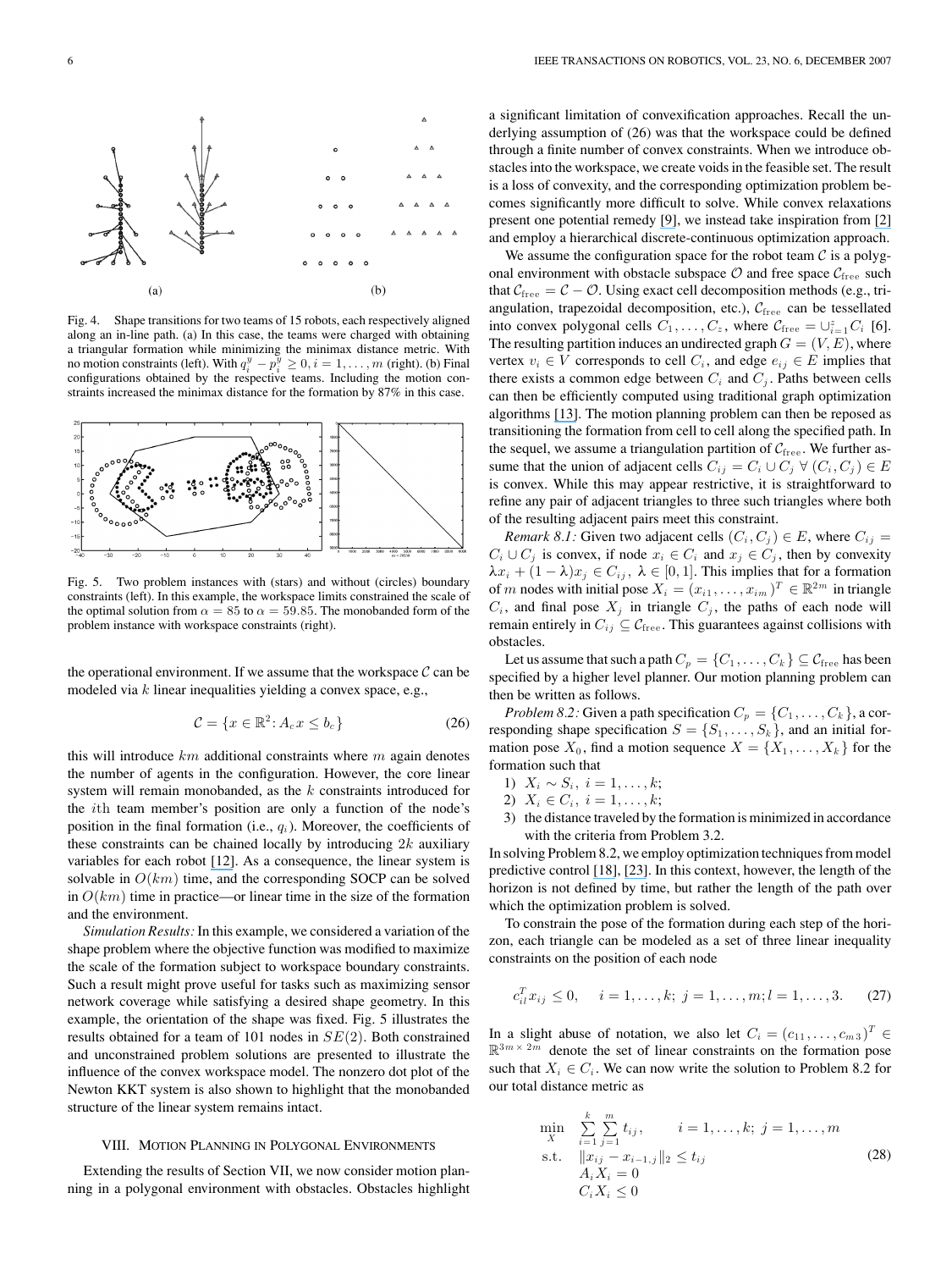

Fig. 6.  $C_{\text{path}}$  as specified by the higher level planner (left). The corresponding motion sequence obtained from solving the associated SOCP (center). The formation is guaranteed to follow  $C_{\text{path}}$  while minimizing the total distance traveled, avoiding obstacles, and maintaining the desired formation shape. In this example, the orientation and minimum scale for the formation were constrained. The linear system remains monobanded (right).

where  $A_i$  are the constraints associated with shape  $S_i$  as defined in Section IV. This problem is also a SOCP.

More significantly perhaps, the corresponding Newton KKT matrix corresponds to the chaining of k instances of our single-step problem. As a result, the associated linear system will remain monobanded; however, in this case, the bandwidth will grow as either a function of  $m$  or  $k$ depending upon the selected permutation of the augmented KKT system. As such, we conclude the theoretical complexity is  $O(k^{1.5}m^{3.5})$ or  $O(k^{3.5}m^{1.5})$ —once again depending upon the chosen ordering.

*Simulation Results:* A sample simulation trial for a formation of 16 robots is shown in Fig. 6. The path of the formation is specified by a higher level planner after a discrete optimization phase on the corresponding graph  $G$  (left). The formation then solves the continuous optimization problem specified in (28). The resulting path of the formation is shown in Fig. 6 (center). In this example, the optimization was over the entire path length  $(k = 15)$ , the shape was held constant, and the minimum scale of the formation was specified (as a premise for collision avoidance).

## IX. DISCUSSION

The thrust of this paper was to highlight the potential for employing convex optimization techniques to coordinate the motion of large-scale robot formations. Recent advances in the underlying algorithms allow large-scale motion planning problems to be solved online, and with a complexity that in practice scales linearly in the size of the formation and/or the environment. Key to our results was a formal definition of shape for describing the formation pose. This provides an implicitly low-dimensional representation that can be defined via linear equality constraints. Optimal shape changes can then be solved as SOCPs.

Worth noting is that our framework also lends itself to a distributed implementation that affords expected per node computational, message, and storage complexities of  $O(1)$  [\[10\]](https://www.researchgate.net/publication/220946743_Efficient_Motion_Planning_Strategies_for_Large-Scale_Sensor_Networks?el=1_x_8&enrichId=rgreq-c46dbc87-750c-42bd-8b85-a3328d00305c&enrichSource=Y292ZXJQYWdlOzM0NTA1MjQ7QVM6MjE1NzU3Mzg1NDA4NTE4QDE0Mjg0NTE5Nzc5MTE=). It can be adapted for use with any IPM that preserves the separability of the objective with respect to each team member.

The convexity requirement has its limitations, such as when considering nonholonomic kinematic motion models. However, the optimal paths generated for the fully actuated robots can still be *followed* by differential drive/tracked vehicles, which see widespread use in mobile robotics. Although the results will no longer be optimal for such robots, they should still be quite good in practice. We should also point out that while the work presented in this paper focused on operations in the plane, we have similar results in  $\mathbb{R}^3$  for fixed orientations [\[27\]](https://www.researchgate.net/publication/4209998_Optimal_Positioning_Strategies_for_Shape_Changes_in_Robot_Teams?el=1_x_8&enrichId=rgreq-c46dbc87-750c-42bd-8b85-a3328d00305c&enrichSource=Y292ZXJQYWdlOzM0NTA1MjQ7QVM6MjE1NzU3Mzg1NDA4NTE4QDE0Mjg0NTE5Nzc5MTE=). Extending these results to operations in  $SE(3)$  is currently a topic of ongoing research.

Other extensions to this research are also possible. One of our current interests is formation/network coverage and using robust estimation techniques to relax the shape constraints for improving system performance. We are also exploring ways to generalize our problem so as to provide optimal node assignments while yielding an optimal shape formation pose. Finally, the problem of finding optimal shape changes relates to the point pattern matching problem [\[28\]](https://www.researchgate.net/publication/2242601_A_Fast_Algorithm_For_The_Point_Pattern_Matching_Problem?el=1_x_8&enrichId=rgreq-c46dbc87-750c-42bd-8b85-a3328d00305c&enrichSource=Y292ZXJQYWdlOzM0NTA1MjQ7QVM6MjE1NzU3Mzg1NDA4NTE4QDE0Mjg0NTE5Nzc5MTE=), and we are looking to apply our results to this as well as point-wise deformations in computer graphics.

#### ACKNOWLEDGMENT

The authors thank A. Jadbabaie for discussions on IPM complexity and R. Fierro on the coordination of robot formations.

#### **REFERENCES**

- [1] [R. Bachmayer and N. E. Leonard, "Vehicle networks for gradient descent](https://www.researchgate.net/publication/4006292_Vehicle_networks_for_gradient_descent_in_a_sampled_environment?el=1_x_8&enrichId=rgreq-c46dbc87-750c-42bd-8b85-a3328d00305c&enrichSource=Y292ZXJQYWdlOzM0NTA1MjQ7QVM6MjE1NzU3Mzg1NDA4NTE4QDE0Mjg0NTE5Nzc5MTE=) in a sampled environment," in *[Proc. IEEE Conf. Dec. Control](https://www.researchgate.net/publication/4006292_Vehicle_networks_for_gradient_descent_in_a_sampled_environment?el=1_x_8&enrichId=rgreq-c46dbc87-750c-42bd-8b85-a3328d00305c&enrichSource=Y292ZXJQYWdlOzM0NTA1MjQ7QVM6MjE1NzU3Mzg1NDA4NTE4QDE0Mjg0NTE5Nzc5MTE=)*, Las Vegas, [NV, Dec. 2002, pp. 112–117.](https://www.researchgate.net/publication/4006292_Vehicle_networks_for_gradient_descent_in_a_sampled_environment?el=1_x_8&enrichId=rgreq-c46dbc87-750c-42bd-8b85-a3328d00305c&enrichSource=Y292ZXJQYWdlOzM0NTA1MjQ7QVM6MjE1NzU3Mzg1NDA4NTE4QDE0Mjg0NTE5Nzc5MTE=)
- [2] [C. Belta, V. Isler, and G. Pappas, "Discrete abstractions for robot motion](https://www.researchgate.net/publication/3450212_Discrete_abstractions_for_robot_motion_planning_and_control_in_polygonal_environments?el=1_x_8&enrichId=rgreq-c46dbc87-750c-42bd-8b85-a3328d00305c&enrichSource=Y292ZXJQYWdlOzM0NTA1MjQ7QVM6MjE1NzU3Mzg1NDA4NTE4QDE0Mjg0NTE5Nzc5MTE=) [planning and control in polygonal environments,"](https://www.researchgate.net/publication/3450212_Discrete_abstractions_for_robot_motion_planning_and_control_in_polygonal_environments?el=1_x_8&enrichId=rgreq-c46dbc87-750c-42bd-8b85-a3328d00305c&enrichSource=Y292ZXJQYWdlOzM0NTA1MjQ7QVM6MjE1NzU3Mzg1NDA4NTE4QDE0Mjg0NTE5Nzc5MTE=) *IEEE Trans. Robotics*, [vol. 21, no. 5, pp. 864–874, Oct. 2005.](https://www.researchgate.net/publication/3450212_Discrete_abstractions_for_robot_motion_planning_and_control_in_polygonal_environments?el=1_x_8&enrichId=rgreq-c46dbc87-750c-42bd-8b85-a3328d00305c&enrichSource=Y292ZXJQYWdlOzM0NTA1MjQ7QVM6MjE1NzU3Mzg1NDA4NTE4QDE0Mjg0NTE5Nzc5MTE=)
- [3] [C. Belta and V. Kumar, "Abstraction and control for groups of robots,"](https://www.researchgate.net/publication/2835754_Abstraction_and_Control_for_Groups?el=1_x_8&enrichId=rgreq-c46dbc87-750c-42bd-8b85-a3328d00305c&enrichSource=Y292ZXJQYWdlOzM0NTA1MjQ7QVM6MjE1NzU3Mzg1NDA4NTE4QDE0Mjg0NTE5Nzc5MTE=) *IEEE Trans. Robot. Automat.*[, vol. 20, no. 5, pp. 865–875, Oct.](https://www.researchgate.net/publication/2835754_Abstraction_and_Control_for_Groups?el=1_x_8&enrichId=rgreq-c46dbc87-750c-42bd-8b85-a3328d00305c&enrichSource=Y292ZXJQYWdlOzM0NTA1MjQ7QVM6MjE1NzU3Mzg1NDA4NTE4QDE0Mjg0NTE5Nzc5MTE=) [2004.](https://www.researchgate.net/publication/2835754_Abstraction_and_Control_for_Groups?el=1_x_8&enrichId=rgreq-c46dbc87-750c-42bd-8b85-a3328d00305c&enrichSource=Y292ZXJQYWdlOzM0NTA1MjQ7QVM6MjE1NzU3Mzg1NDA4NTE4QDE0Mjg0NTE5Nzc5MTE=)
- [4] [C. Belta and V. Kumar, "Optimal motion generation for groups of robots:](https://www.researchgate.net/publication/228769059_Optimal_Motion_Generation_for_Groups_of_Robots_A_Geometric_Approach?el=1_x_8&enrichId=rgreq-c46dbc87-750c-42bd-8b85-a3328d00305c&enrichSource=Y292ZXJQYWdlOzM0NTA1MjQ7QVM6MjE1NzU3Mzg1NDA4NTE4QDE0Mjg0NTE5Nzc5MTE=) A geometric approach," *ASME J. Mech. Des.*[, vol. 126, pp. 63–70, 2004.](https://www.researchgate.net/publication/228769059_Optimal_Motion_Generation_for_Groups_of_Robots_A_Geometric_Approach?el=1_x_8&enrichId=rgreq-c46dbc87-750c-42bd-8b85-a3328d00305c&enrichSource=Y292ZXJQYWdlOzM0NTA1MjQ7QVM6MjE1NzU3Mzg1NDA4NTE4QDE0Mjg0NTE5Nzc5MTE=)
- [5] S. Boyd and L. Vandenberghe, *Convex Optimization*. Cambridge, U.K.: Cambridge Univ. Press, 2004.
- [6] H. Choset, K. Lynch, S. Hutchinson, G. Kantor, W. Burgard, L. Kavraki, and S. Thrun, *Principles of Robot Motion Planning*. Cambdrige, MA: MIT Press, 2005.
- [7] J. Cortés, S. Martínez, T. Karatas, and F. Bullo, "Coverage control for mobile sensing networks," *[IEEE Trans. Robot. Automat.](https://www.researchgate.net/publication/221071828_Coverage_Control_for_Mobile_Sensing_Networks?el=1_x_8&enrichId=rgreq-c46dbc87-750c-42bd-8b85-a3328d00305c&enrichSource=Y292ZXJQYWdlOzM0NTA1MjQ7QVM6MjE1NzU3Mzg1NDA4NTE4QDE0Mjg0NTE5Nzc5MTE=)*, vol. 20, no. 2, [pp. 243–255, Apr. 2004.](https://www.researchgate.net/publication/221071828_Coverage_Control_for_Mobile_Sensing_Networks?el=1_x_8&enrichId=rgreq-c46dbc87-750c-42bd-8b85-a3328d00305c&enrichSource=Y292ZXJQYWdlOzM0NTA1MjQ7QVM6MjE1NzU3Mzg1NDA4NTE4QDE0Mjg0NTE5Nzc5MTE=)
- [8] [A. K. Das, R. Fierro, V. Kumar, J. P. Ostrowski, J. Spletzer,](https://www.researchgate.net/publication/46176366_A_Vision-Based_Formation_Control_Framework?el=1_x_8&enrichId=rgreq-c46dbc87-750c-42bd-8b85-a3328d00305c&enrichSource=Y292ZXJQYWdlOzM0NTA1MjQ7QVM6MjE1NzU3Mzg1NDA4NTE4QDE0Mjg0NTE5Nzc5MTE=) [and C. J. Taylor, "A vision-based formation control framework,"](https://www.researchgate.net/publication/46176366_A_Vision-Based_Formation_Control_Framework?el=1_x_8&enrichId=rgreq-c46dbc87-750c-42bd-8b85-a3328d00305c&enrichSource=Y292ZXJQYWdlOzM0NTA1MjQ7QVM6MjE1NzU3Mzg1NDA4NTE4QDE0Mjg0NTE5Nzc5MTE=) *IEEE Trans. Robot. Automat.*[, vol. 18, no. 5, pp. 813–825, Oct.](https://www.researchgate.net/publication/46176366_A_Vision-Based_Formation_Control_Framework?el=1_x_8&enrichId=rgreq-c46dbc87-750c-42bd-8b85-a3328d00305c&enrichSource=Y292ZXJQYWdlOzM0NTA1MjQ7QVM6MjE1NzU3Mzg1NDA4NTE4QDE0Mjg0NTE5Nzc5MTE=) [2002.](https://www.researchgate.net/publication/46176366_A_Vision-Based_Formation_Control_Framework?el=1_x_8&enrichId=rgreq-c46dbc87-750c-42bd-8b85-a3328d00305c&enrichSource=Y292ZXJQYWdlOzM0NTA1MjQ7QVM6MjE1NzU3Mzg1NDA4NTE4QDE0Mjg0NTE5Nzc5MTE=)
- [9] A. d' Aspremont and S. Boyd, *[Relaxations and Randomized Methods for](https://www.researchgate.net/publication/251842221_Relaxations_and_Randomized_Methods_for_Nonconvex_QCQPs?el=1_x_8&enrichId=rgreq-c46dbc87-750c-42bd-8b85-a3328d00305c&enrichSource=Y292ZXJQYWdlOzM0NTA1MjQ7QVM6MjE1NzU3Mzg1NDA4NTE4QDE0Mjg0NTE5Nzc5MTE=) Nonconvex QCQPs*[, Stanford Univ., Stanford, CA, 2003.](https://www.researchgate.net/publication/251842221_Relaxations_and_Randomized_Methods_for_Nonconvex_QCQPs?el=1_x_8&enrichId=rgreq-c46dbc87-750c-42bd-8b85-a3328d00305c&enrichSource=Y292ZXJQYWdlOzM0NTA1MjQ7QVM6MjE1NzU3Mzg1NDA4NTE4QDE0Mjg0NTE5Nzc5MTE=)
- [10] [J. Derenick, C. Mansley, and J. Spletzer, "Efficient motion planning strate](https://www.researchgate.net/publication/220946743_Efficient_Motion_Planning_Strategies_for_Large-Scale_Sensor_Networks?el=1_x_8&enrichId=rgreq-c46dbc87-750c-42bd-8b85-a3328d00305c&enrichSource=Y292ZXJQYWdlOzM0NTA1MjQ7QVM6MjE1NzU3Mzg1NDA4NTE4QDE0Mjg0NTE5Nzc5MTE=)[gies for large-scale sensor networks," in](https://www.researchgate.net/publication/220946743_Efficient_Motion_Planning_Strategies_for_Large-Scale_Sensor_Networks?el=1_x_8&enrichId=rgreq-c46dbc87-750c-42bd-8b85-a3328d00305c&enrichSource=Y292ZXJQYWdlOzM0NTA1MjQ7QVM6MjE1NzU3Mzg1NDA4NTE4QDE0Mjg0NTE5Nzc5MTE=) *Proc. 7th Int. Workshop Algorith[mic Found. Robot. \(WAFR 2006\)](https://www.researchgate.net/publication/220946743_Efficient_Motion_Planning_Strategies_for_Large-Scale_Sensor_Networks?el=1_x_8&enrichId=rgreq-c46dbc87-750c-42bd-8b85-a3328d00305c&enrichSource=Y292ZXJQYWdlOzM0NTA1MjQ7QVM6MjE1NzU3Mzg1NDA4NTE4QDE0Mjg0NTE5Nzc5MTE=)*, New York, NY.
- [11] [J. Derenick and J. Spletzer, "TR LU-CSE-05-029: Optimal shape changes](https://www.researchgate.net/publication/228821721_Optimal_Shape_Changes_for_Robot_Teams?el=1_x_8&enrichId=rgreq-c46dbc87-750c-42bd-8b85-a3328d00305c&enrichSource=Y292ZXJQYWdlOzM0NTA1MjQ7QVM6MjE1NzU3Mzg1NDA4NTE4QDE0Mjg0NTE5Nzc5MTE=) [for robot teams," Lehigh Univ., Bethlehem, PA, Tech. Rep., 2005.](https://www.researchgate.net/publication/228821721_Optimal_Shape_Changes_for_Robot_Teams?el=1_x_8&enrichId=rgreq-c46dbc87-750c-42bd-8b85-a3328d00305c&enrichSource=Y292ZXJQYWdlOzM0NTA1MjQ7QVM6MjE1NzU3Mzg1NDA4NTE4QDE0Mjg0NTE5Nzc5MTE=)
- [12] [J. Derenick and J. Spletzer, "Second-order cone programming \(SOCP\)](https://www.researchgate.net/publication/226810190_Second-Order_Cone_Programming_SOCP_Techniques_for_Coordinating_Large-Scale_Robot_Teams_in_Polygonal_Environments?el=1_x_8&enrichId=rgreq-c46dbc87-750c-42bd-8b85-a3328d00305c&enrichSource=Y292ZXJQYWdlOzM0NTA1MjQ7QVM6MjE1NzU3Mzg1NDA4NTE4QDE0Mjg0NTE5Nzc5MTE=) [techniques for coordinating large-scale robot teams in polygonal environ](https://www.researchgate.net/publication/226810190_Second-Order_Cone_Programming_SOCP_Techniques_for_Coordinating_Large-Scale_Robot_Teams_in_Polygonal_Environments?el=1_x_8&enrichId=rgreq-c46dbc87-750c-42bd-8b85-a3328d00305c&enrichSource=Y292ZXJQYWdlOzM0NTA1MjQ7QVM6MjE1NzU3Mzg1NDA4NTE4QDE0Mjg0NTE5Nzc5MTE=)ments," *[Advances Coop. Control Optim.](https://www.researchgate.net/publication/226810190_Second-Order_Cone_Programming_SOCP_Techniques_for_Coordinating_Large-Scale_Robot_Teams_in_Polygonal_Environments?el=1_x_8&enrichId=rgreq-c46dbc87-750c-42bd-8b85-a3328d00305c&enrichSource=Y292ZXJQYWdlOzM0NTA1MjQ7QVM6MjE1NzU3Mzg1NDA4NTE4QDE0Mjg0NTE5Nzc5MTE=)*, to be published.